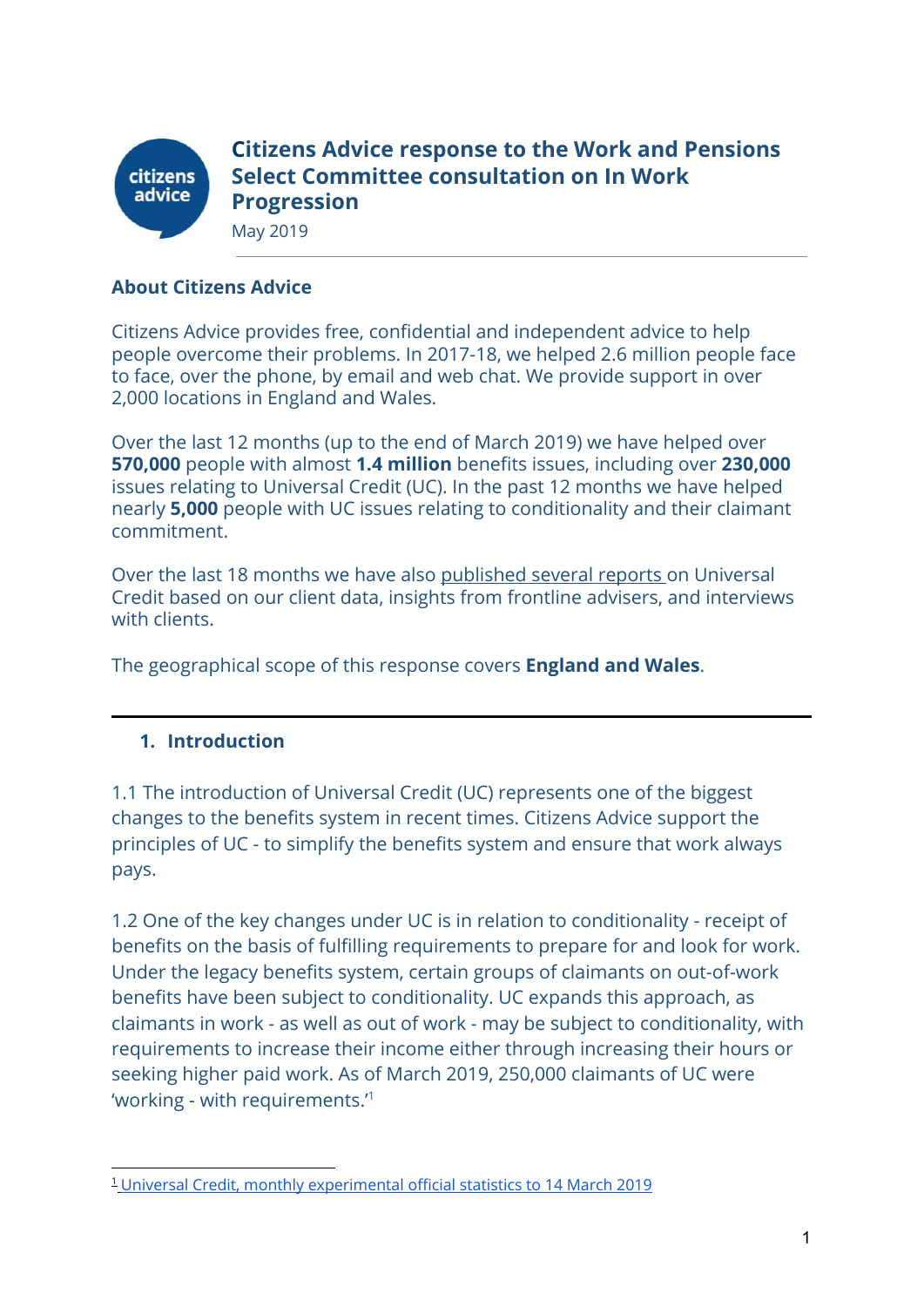1.3 However, there is currently a lack of evidence to demonstrate the effectiveness of benefit conditionality in supporting people to secure sustainable employment, whether in or out of work. This is particularly the case for certain groups, such as disabled people and people with long-term health conditions and people with childcare responsibilities, who will often face specific barriers to entering, staying and progressing in the workplace.

1.4 To help people increase the number of hours they work, Government must ensure that they receive appropriate and tailored support under UC. This requires reviewing how conditionality is set for different claimant groups who are in work, as well as ensuring people have security of income.

#### **Summary of recommendations**

**Recommendation 1: The DWP must explore options to consistently remove the barrier of the upfront cost of childcare for low-income parents. The Government should consider the recommendations made by the Treasury Select Committee in 2018 to explore paying the childcare element of Universal Credit directly to providers, or else to pay parents in advance.**

**Recommendation 2: DWP should continue to systematically test and review in-work conditionality - including the application of sanctions - to see whether it delivers sustainable employment outcomes for claimants. In particular, DWP should look at how it affects claimant groups who are more likely to face barriers to work, including: a) people who are caring for children, b) disabled people and people with long term health conditions.**

**Recommendation 3: Sanctions should only be used as a last resort and we do not believe they are appropriate for disabled people and those with health conditions. As part of plans to review how conditionality is set, the Government must test the effectiveness of the wider health and work policy programme in supporting these claimants to increase their income from work.**

**Recommendation 4: The DWP should consider moving the process of drawing up and agreeing a claimant commitment back until after the initial claim has been established. This would allow the claimant commitment to become a more collaborative, supportive and tailored process for the claimant, and set the foundation for a positive ongoing relationship with their work coach.**

**Recommendation 5: The DWP should regularly review how claimant commitments are being set by work coaches - including how discretion is applied - to assess their effectiveness in supporting people to move into and stay in work.**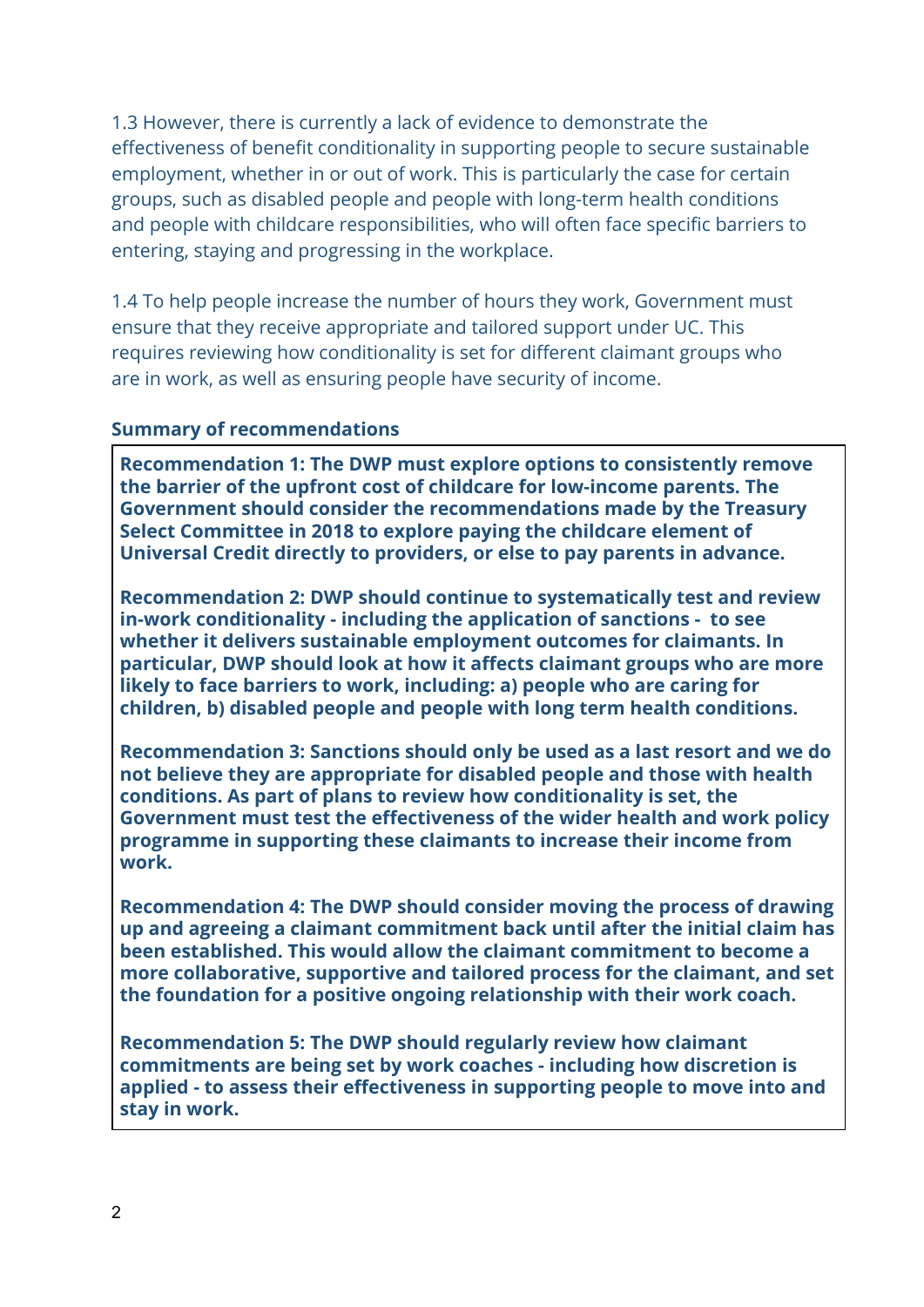# **2.1 What barriers do people face to progressing in work, either by working more hours or increasing their pay?**

2.1 A key feature of UC, and in-work conditionality in particular, is to help specific groups of workers earn more. By definition, everyone affected by the policy will be on low incomes. Many will have some form of caring responsibilities - for instance the UC business cases assumes that once roll-out is complete, lone mothers will work 78 million more hours each year.<sup>2</sup> Others claimants will include disabled people or people with long-term health conditions. These groups often face specific barriers to in-work progression - if UC is to fulfil its objective on enabling people to work, then it must take these differences into account.

# *The availability of suitable work*

2.2 The most obvious barrier to progression in work is whether there is more or better paying work available. The UC business case states 'on the demand side, it is implicitly assumed that everybody can find a job that allows their preferred number of hours.<sup>13</sup> Our evidence suggests this is not the experience of a substantial number of low paid workers.

2.3 When we asked a mixture of Tax Credit and UC claimants what action they would take if they had to earn an extra £100 a month, over 1 in 4 (26%) said they would definitely not be able to increase their income from work. Common reasons given were not being able to progress into better paid work with a current employer (38%) or increase their hours (29%). Respondents also said that there were a lack of higher paying roles in their sector (25%) or limited local employment opportunities (25%).<sup>4</sup> This suggests that for a significant proportion of claimants, there are limited opportunities for progression in the job they currently do or their wider sector.

<sup>&</sup>lt;sup>2</sup> The National Audit office, Rolling Out [Universal](https://www.gov.uk/government/statistics/universal-credit-29-april-2013-to-14-march-2019) Credit (2018). In-work conditionality is only one of several elements of Universal Credit expected to contribute to this change <sup>3</sup> DWP, Universal Credit Full Business Case [Summary](https://assets.publishing.service.gov.uk/government/uploads/system/uploads/attachment_data/file/725477/uc-business-case-summary.pdf) (2018)

<sup>4</sup> Citizens Advice, Universal Credit and Modern [Employment:](https://www.citizensadvice.org.uk/Global/CitizensAdvice/welfare%20publications/Universal%20Credit%20and%20Work%20Incentives.pdf) Work Incentives 2018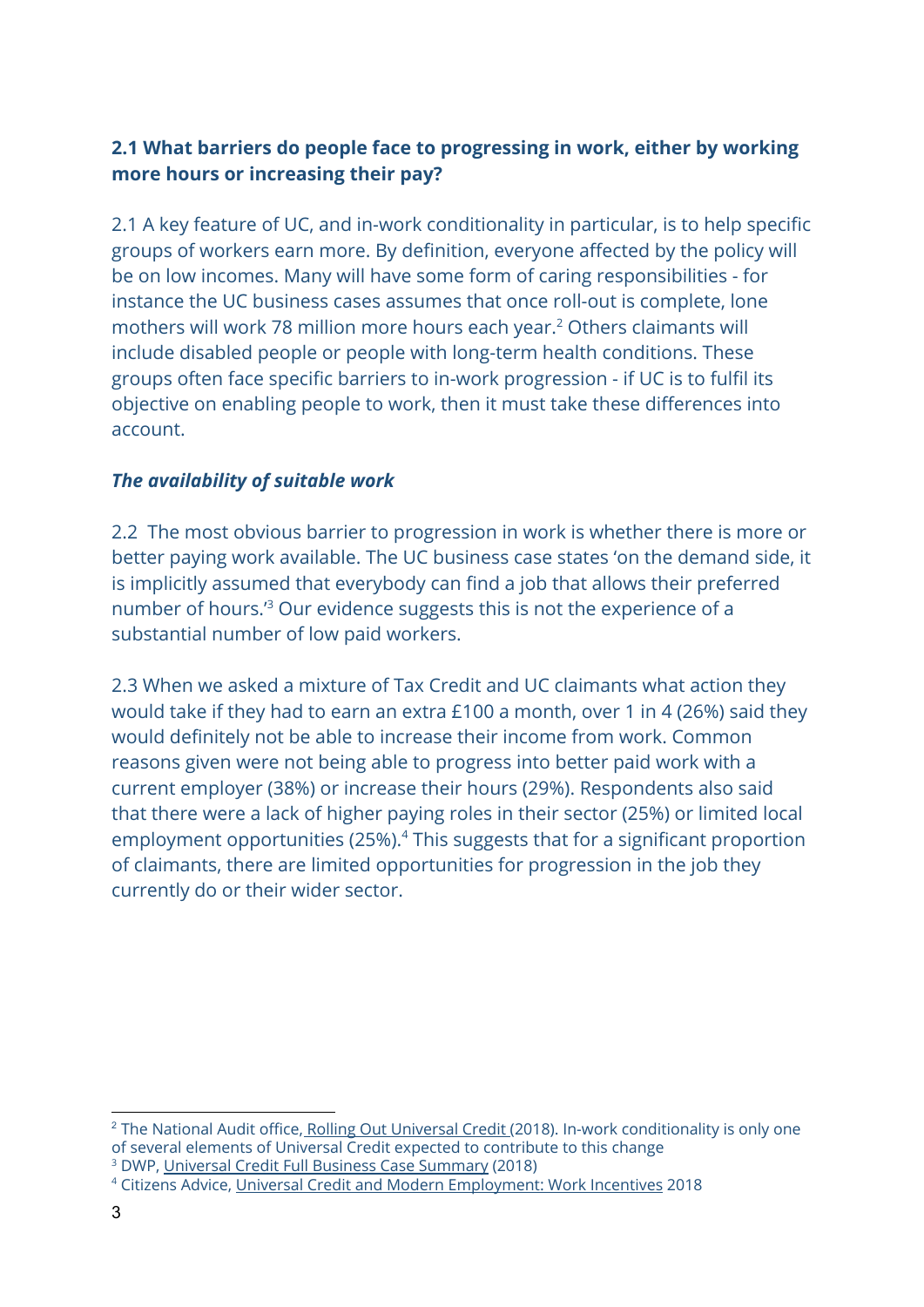# **Figure 1: Reasons given by those who felt they would not be able to increase their income from work:**



*Source : YouGov survey of 877 working Tax Credit and Universal Credit claimants between January 25th and February 7th 2018.*

2.4 Many of the people who felt they couldn't earn more from work listed barriers beyond their job itself. Around one in 4 (27%) listed a lack of flexible work arrangements (27%) or child caring responsibilities (23%) as reasons. Previous research we have conducted with working parents has shown that difficulty finding childcare which is both affordable and suitable can have serious effects on parents' ability to progress in work<sup>5</sup>. UC claimants can claim 85% of childcare costs, however, the need to pay for these bills in advance and the complexity of evidencing the costs for reimbursement can present an additional barrier for many parents to taking up more work.<sup>6</sup>

<sup>5</sup> Citizens Advice, [Enabling](https://www.citizensadvice.org.uk/cymraeg/about-us/policy/policy-research-topics/families-policy-research/enabling-working-parents/) Working Parents (2015)

<sup>6</sup> Citizens Advice, Response to the Work and Pension Select [Committee](https://www.citizensadvice.org.uk/about-us/policy/policy-research-topics/welfare-policy-research-surveys-and-consultation-responses/welfare-surveys-and-consultation-responses/citizens-advice-response-to-the-work-and-pensions-select-committee-inquiry-into-childcare-costs-under-universal-credit/) inquiry into childcare costs under [Universal](https://www.citizensadvice.org.uk/about-us/policy/policy-research-topics/welfare-policy-research-surveys-and-consultation-responses/welfare-surveys-and-consultation-responses/citizens-advice-response-to-the-work-and-pensions-select-committee-inquiry-into-childcare-costs-under-universal-credit/) Credit (2018)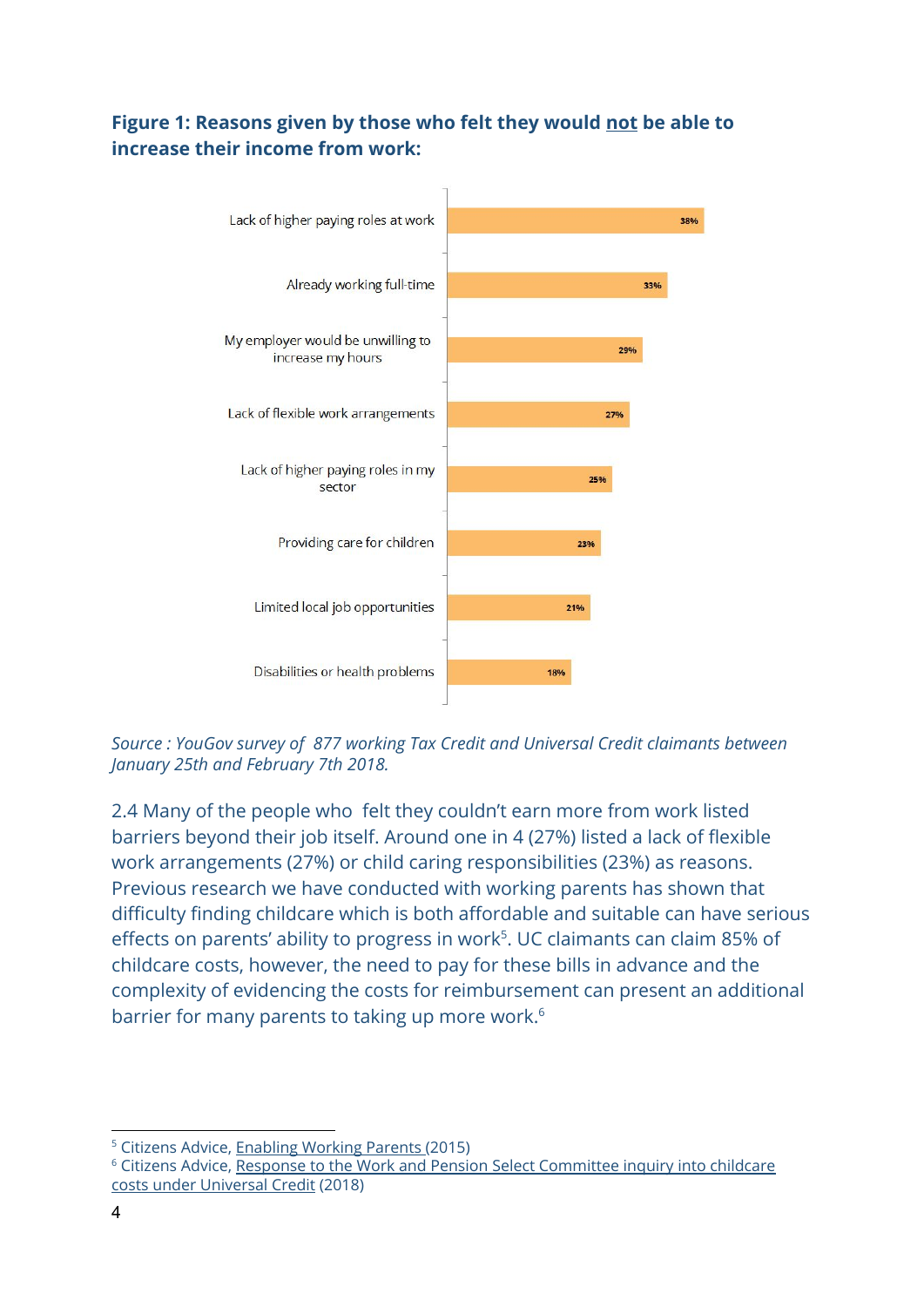**Recommendation 1: The DWP must explore options to consistently remove the barrier of the upfront cost of childcare for low-income parents. The Government should consider the recommendations made by the Treasury Select Committee in 2018 to explore paying the childcare element of Universal Credit directly to providers, or else to pay parents in advance.**

2.5 In addition, claimants may be reluctant to move to a nominally higher paying job if it means changes to stability of income. Polling conducted by Citizens Advice in 2016 found that receiving a steady income (92% of respondents) is just as important to people when looking for a job as their level of pay (93% of respondents). $<sup>7</sup>$  The feeling of security that comes from being certain you will be</sup> able to pay cover your outgoings each month can have more value than receiving more money overall throughout the year.

2.6 The research above indicates that there may be many working UC claimants who will feel that they are unable to increase their income - either because there are no opportunities in the local labour market, the potential financial costs of working more are too large, or because changing work patterns will disrupt their lives in other ways. We are carrying out research to understand further the drivers and incentives for working claimants on UC, the results of which we will share later this year.

### *Disabled people and those with long-term health conditions*

2.7 Disabled people and people with long-term health conditions face particular barriers to maintaining employment or progressing in work. Around half (52%) of disabled people are in paid employment, compared with 82% of people without an impairment or health condition. $8$  In 2016, we published analysis showing that the disability employment gap tends to be greater for disabled people who face additional disadvantages such as living in a region with low employment rates or having low qualifications.<sup>9</sup>

2.8 Any policy approach must take into account the multiple and compounding disadvantages that disabled people often face in accessing or progressing in employment - particularly those on very low incomes. For example, disabled people tend to have lower level qualifications than the workforce overall and are less likely to be retained in low-wage, low-qualification sectors.<sup>10</sup> Employment

<sup>7</sup> Citizens Advice, The [Importance](https://www.citizensadvice.org.uk/Global/CitizensAdvice/welfare%20publications/The%20Importance%20of%20Income%20Security%20(Final).pdf) of Income Security (2015)

<sup>8</sup> ONS, A08: Labour market status of [disabled](https://www.ons.gov.uk/employmentandlabourmarket/peopleinwork/employmentandemployeetypes/datasets/labourmarketstatusofdisabledpeoplea08) people, February 2019

<sup>9</sup> Citizens Advice, Working with a health [condition](https://www.citizensadvice.org.uk/Global/CitizensAdvice/Work%20Publications/Working%20with%20a%20health%20condition%20or%20disability%20FINAL.pdf) or disability, August 2016

<sup>&</sup>lt;sup>10</sup> Citizens Advice, Halving the disability [employment](https://www.citizensadvice.org.uk/Global/CitizensAdvice/Families%20Publications/Halvingthedisabilityemploymentgap.pdf) gap, April 2017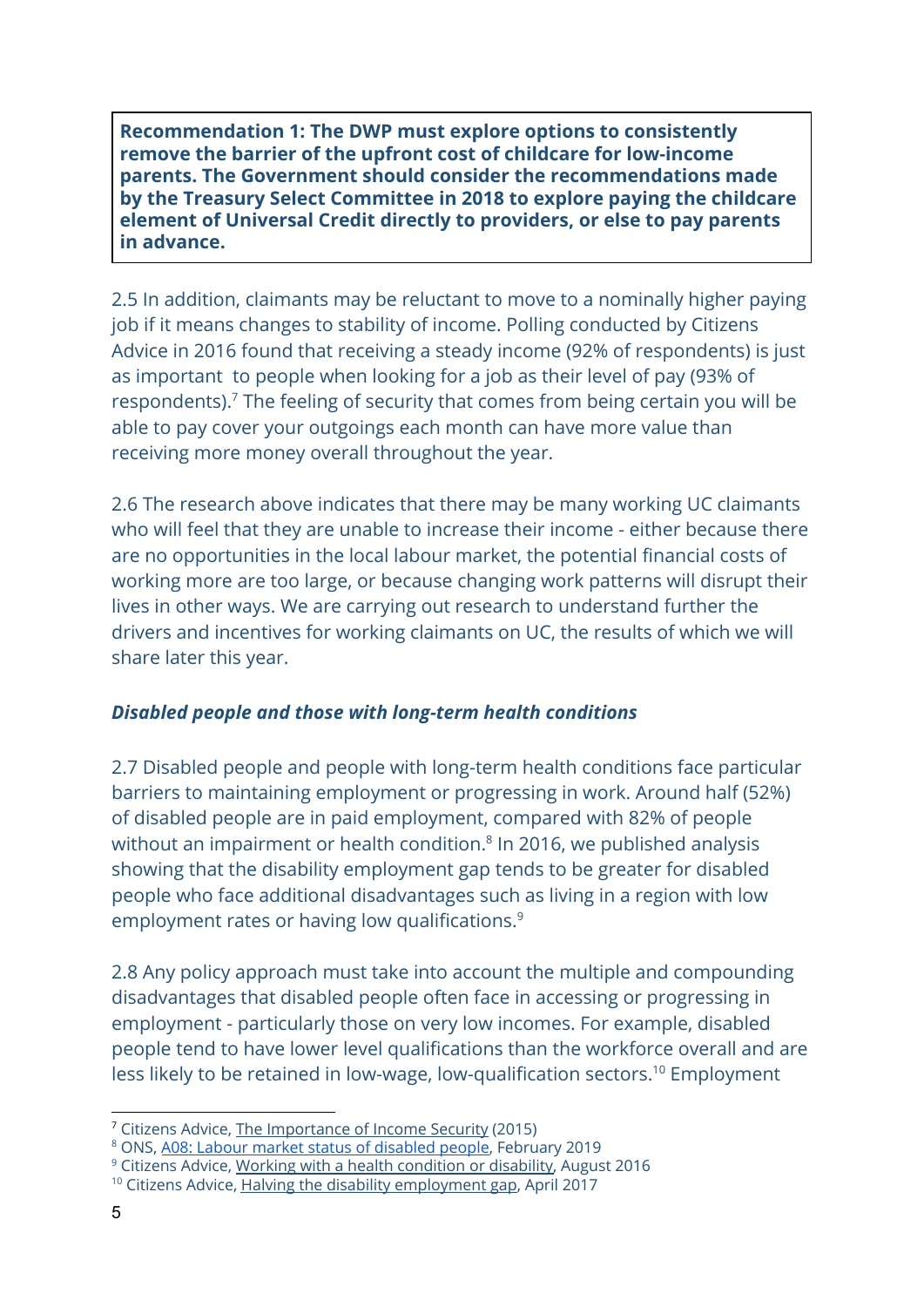rates vary significantly across different types of health condition, with people with mental health conditions, sight loss or severe learning difficulties particularly likely to be disadvantaged.<sup>11</sup>

2.9 Disabled people also face additional barriers to staying in work. Our analysis shows that disabled people are twice as likely to fall out of work as people who do not have a work-limiting condition.<sup>12</sup> We helped more than 30,000 clients with an impairment or long-term health condition with issues relating to employment in 2018, who were more likely to seek advice on issues relating to sick pay and dismissal. Our advisers told us that disabled clients seeking advice on dismissal broadly fall into two groups:

- Those who acquired their impairment or condition or who experienced a worsening of a health condition, and who have struggled to get the necessary reasonable adjustments from their employer so that they can continue to work;
- Those who have experienced situations where they were told that adjustments would be made for their condition when they started a role, but were dismissed when adjustments weren't made and they struggled.

# **3. What role, if any, should conditionality or sanctions play in encouraging and supporting in-work progression?**

3.1 In-work conditionality is a fundamentally new policy, both in the UK and internationally, with little evidence on it's long term effects. It is possible that these new requirements may help people to progress in work, but they may also be financially disruptive and difficult for claimants to understand. Citizens Advice therefore welcomes the government's approach of testing major changes such as in-work conditionality prior to rolling them out.<sup>13</sup>

3.2 As mentioned above, the DWP have conducted an initial study into the effects of in-work conditionality regimes in UC. This found that people who were subject to some form of in-work conditionality increased the number of hours they spent working after one year. However, the independent review found no statistically significant difference in earnings between those in the 'minimal support group' (for whom all work search actions were voluntary) and those in the 'moderate' and 'frequent' support group (who had mandatory work search

<sup>13</sup> [DWP,](https://assets.publishing.service.gov.uk/government/uploads/system/uploads/attachment_data/file/739775/universal-credit-in-work-progression-randomised-controlled-trial-findings-from-quantitative-survey-and-qualitative-research.pdf) Universal Credit: in-work progression [randomised](https://assets.publishing.service.gov.uk/government/uploads/system/uploads/attachment_data/file/739775/universal-credit-in-work-progression-randomised-controlled-trial-findings-from-quantitative-survey-and-qualitative-research.pdf) controlled trial: Findings from [quantitative](https://assets.publishing.service.gov.uk/government/uploads/system/uploads/attachment_data/file/739775/universal-credit-in-work-progression-randomised-controlled-trial-findings-from-quantitative-survey-and-qualitative-research.pdf) survey and qualitative research, [September](https://assets.publishing.service.gov.uk/government/uploads/system/uploads/attachment_data/file/739775/universal-credit-in-work-progression-randomised-controlled-trial-findings-from-quantitative-survey-and-qualitative-research.pdf) 2018

<sup>&</sup>lt;sup>11</sup> House of Commons Library, People with disabilities in [employment,](https://researchbriefings.parliament.uk/ResearchBriefing/Summary/CBP-7540) February 2019

<sup>&</sup>lt;sup>12</sup> Citizens Advice, Halving the disability [employment](https://www.citizensadvice.org.uk/Global/CitizensAdvice/Families%20Publications/Halvingthedisabilityemploymentgap.pdf) gap, April 2017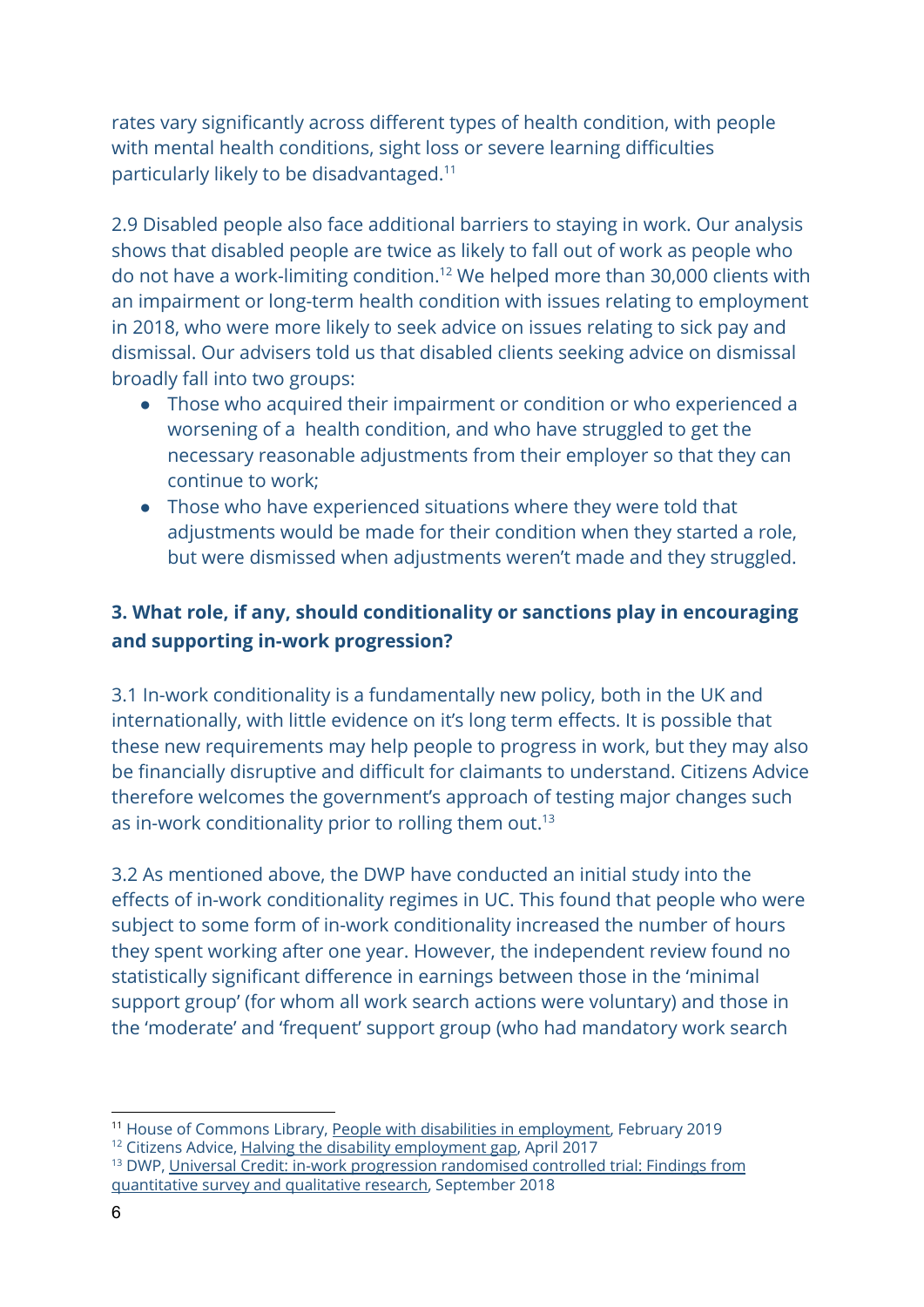requirements).<sup>14</sup> DWP's impact assessment did find statistically significant differences in earnings, but these were very small - members of the 'frequent' and 'moderate' support group earned £5.25 and £4.23 more per week than the minimal support group respectively.<sup>15</sup>

3.3 More analysis is needed into the effects of in-work conditionality. Importantly, we need to understand the long-term impact of in-work conditionality in enabling people to increase their earnings and stay and progress in work. In addition, there is a need to understand the wider impact of this policy, including any effects on claimants' health and financial and emotional wellbeing.

3.4 Evidence from studies on out-of-work conditionality show that sanctions not only cause considerable hardship to individual claimants, they can also fail in their aim of increasing economic activity. A recent longitudinal study by the University of York concluded that, "welfare conditionality within the social security system is largely ineffective in facilitating people's entry into or progression within the paid labour market over time."<sup>16</sup> The study also found that such sanctions could lead to a substantial minority of claimants disengaging from the welfare system entirely. Other studies have shown than when people do move into work under threat of receiving a benefit sanction, they often take lower quality jobs than they would have otherwise done.<sup>17</sup>

3.5 Furthermore, the financial impact of sanctions may actively reduce claimants ability to seek more or higher paying work. Both the studies above and reports from our advisers suggest that receiving a sanction can cause a range of negative impacts, including poorer mental and physical health and deterioration of relationships. When we asked clients who had experienced sanctions in 2015 how it had affected them, 55% said they had cut back on food and 28% said they stopped stopped paying gas, electricity or water bill - just 1% reported that their immediate response was to begin formal work.<sup>18</sup>

<sup>&</sup>lt;sup>14</sup> [DWP,](https://assets.publishing.service.gov.uk/government/uploads/system/uploads/attachment_data/file/739775/universal-credit-in-work-progression-randomised-controlled-trial-findings-from-quantitative-survey-and-qualitative-research.pdf) Universal Credit: in-work progression [randomised](https://assets.publishing.service.gov.uk/government/uploads/system/uploads/attachment_data/file/739775/universal-credit-in-work-progression-randomised-controlled-trial-findings-from-quantitative-survey-and-qualitative-research.pdf) controlled trial: Findings from [quantitative](https://assets.publishing.service.gov.uk/government/uploads/system/uploads/attachment_data/file/739775/universal-credit-in-work-progression-randomised-controlled-trial-findings-from-quantitative-survey-and-qualitative-research.pdf) survey and qualitative research, [September](https://assets.publishing.service.gov.uk/government/uploads/system/uploads/attachment_data/file/739775/universal-credit-in-work-progression-randomised-controlled-trial-findings-from-quantitative-survey-and-qualitative-research.pdf) 2018

 $15$  The difference between the two studies may be due to the Impact Assessments larger sample size. DWP, Universal Credit: In Work Progression [Randomised](https://assets.publishing.service.gov.uk/government/uploads/system/uploads/attachment_data/file/739767/impact-assessment-universal-credit-in-work-progression-randomised-controlled-trial.pdf) Control Trial - Impact Assessment, (2018)

<sup>16</sup> University of York et al, *Welfare [Conditionality:](http://www.welfareconditionality.ac.uk/wp-content/uploads/2018/06/40475_Welfare-Conditionality_Report_complete-v3.pdf) Sanctions, Support and Behaviour Change*, May 2018

<sup>&</sup>lt;sup>17</sup> G. Berg and J. Vikstrom. "Monitoring job offer decisions, punishments, exit to work, and job quality." *Scandinavian Journal of Economic*s (2014); Arni, P. et al (2009) "How Effective are Unemployment Benefit Sanctions?" Centre for Economic Policy Research.

<sup>&</sup>lt;sup>18</sup> Citizens Advice clients who have sought face-to-face or web advice about a JSA or ESA sanction. Fieldwork March-September 2015, n=255.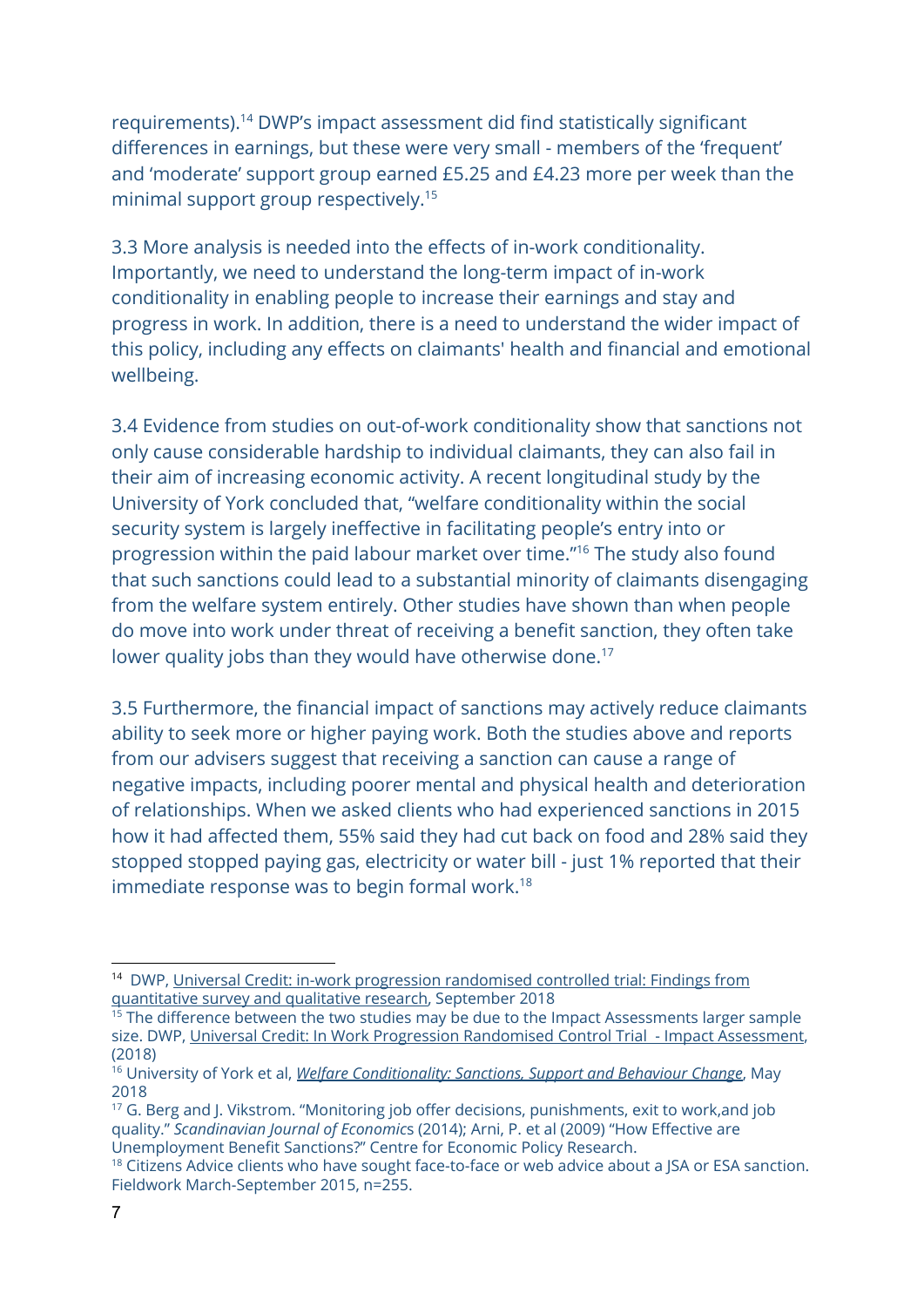3.6 As we have highlighted previously, groups such as disabled people and people with long-term health conditions are more likely to face barriers to moving into and progressing in work. Coupled with the extra costs disabled people face, estimated to be an average of  $£583$  a year<sup>19</sup>, the use of sanctions is likely to cause financial detriment to this group of claimants in particular.

**Recommendation 2: DWP should continue to systematically test and review in-work conditionality - including the application of sanctions - to see whether it delivers sustainable employment outcomes for claimants. In particular, DWP should look at how it affects claimant groups who are more likely to face barriers to work, including: a) people who are caring for children, b) disabled people and people with long term health conditions.**

**Recommendation 3: Sanctions should only be used as a last resort and we do not believe they are appropriate for disabled people and those with health conditions. As part of plans to review how conditionality is set, the Government must test the effectiveness of the wider health and work policy programme in supporting these claimants to increase their income from work.**

### **4. The current implementation of in-work conditionality**

4.1Since the policy is in its early stages, we currently have little evidence about how work conditionality is currently being implemented and whether it has been productive. Over the last year, our local offices saw 584 clients with issues in relation to in-work conditionality, out of 5,000 who had issues with conditionality more generally. The few cases which advisers have raised with us relate to the beginning of the process - the signing of the claimant commitment, which sets the claimant's responsibilities, including actions they must carry out in order to receive a UC payment.

4.2 We have recently conducted an analysis of the claimant commitment more generally, as part of our submission the Social Security Advisory Committee's recent inquiry on the topic. We reviewed over 600 individual cases submitted by advisers in the Citizens Network, detailing the problems people we help have with the claimant commitment. $20$  Most of the issues our advisers report arise from an inappropriate commitment that hasn't been tailored to meet the

<sup>19</sup> Scope, The [Disability](https://www.scope.org.uk/campaigns/extra-costs) Price Tag (2019)

 $20$  Analysis based on 13 in-depth adviser interviews, 570 evidence form reports from advisers regarding clients affected by UC conditionality and/or the claimant commitment (including sanctions), and 45 in-depth case note reviews of Citizens Advice UC clients experiencing problems with an inappropriate claimant commitment.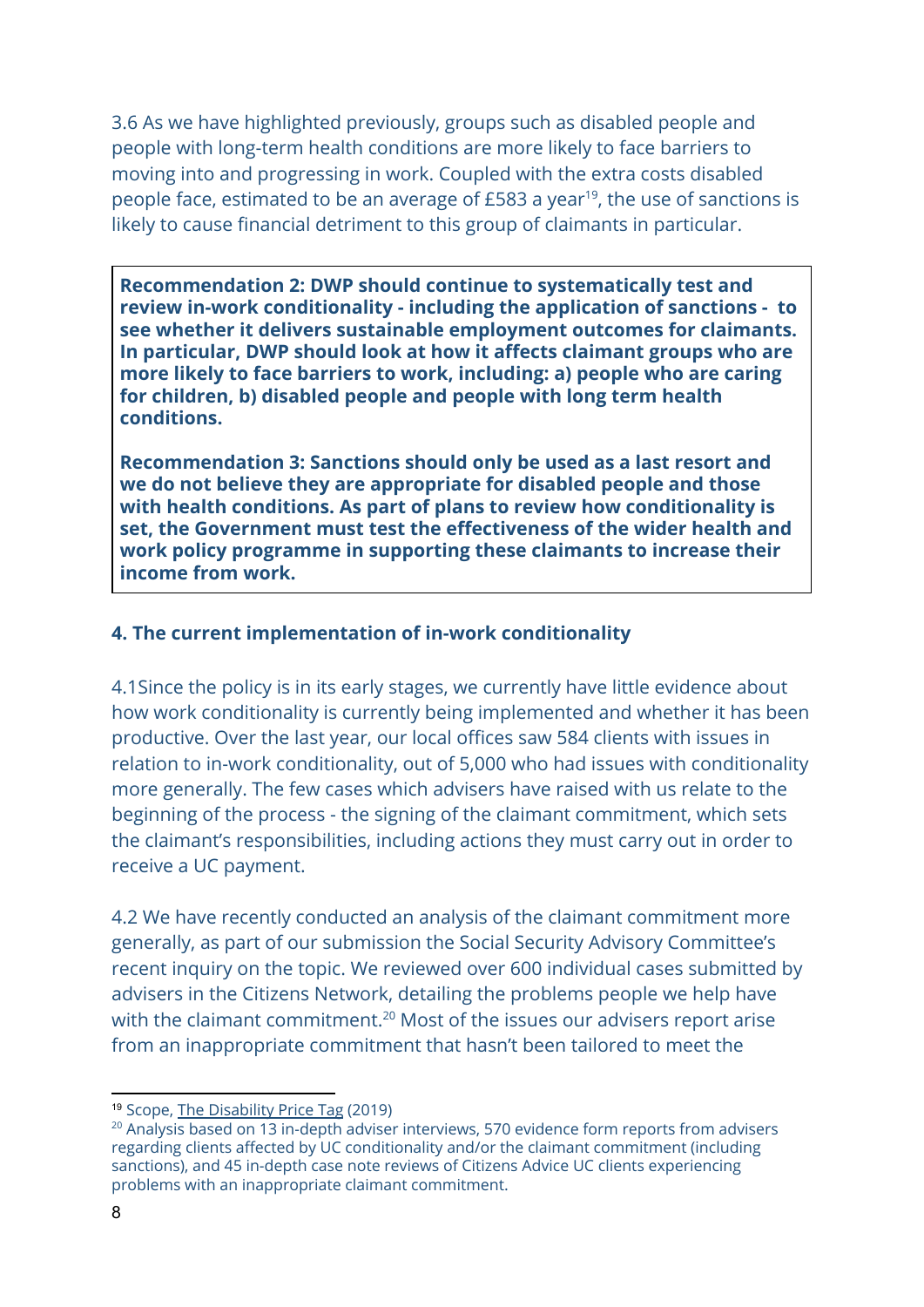claimant's personal circumstances. In particular, our case records show that a disproportionate amount of people who had issues with their claimant commitment, or conditionality more generally, have learning disabilities and/or mental health conditions.



4.3 Our evidence also suggests that some people are being placed in the wrong conditionality groups. Most concerningly we have seen people in vulnerable circumstances being inappropriately assigned to the 'all work related requirements group.' The vast majority of these cases involve disabled people, but we have also seen cases affecting carers, people on probation and parents with very young children.

4.4 Our also research with UC claimants suggests that there are challenges with people understanding their claimant commitment. 2 in 5 of the people we help tell us they don't understand how work search activity they are expected to do, $^{21}$ and almost half (45%) saying they do not know how to ask for changes to their claimant commitment.<sup>22</sup>

4.5 It appears that some clients are agreeing to an inappropriate claimant commitment partly because they do not understand the process, but also because they fear that their initial payment of UC will be delayed if they do not sign and agree to to the commitment right away. As one advisor commented: "People are signing claimant commitments without taking on board whether they can actually fulfil the requirements, people in vulnerable positions are signing up to things they might not be able to do."

<sup>&</sup>lt;sup>21</sup> Citizens Advice, Universal Credit full service monitoring survey, Nov 2017 - May 2018, N=569

<sup>&</sup>lt;sup>22</sup> Citizens Advice, Universal Credit full service monitoring survey, Nov 2017 - May 2018, N=588